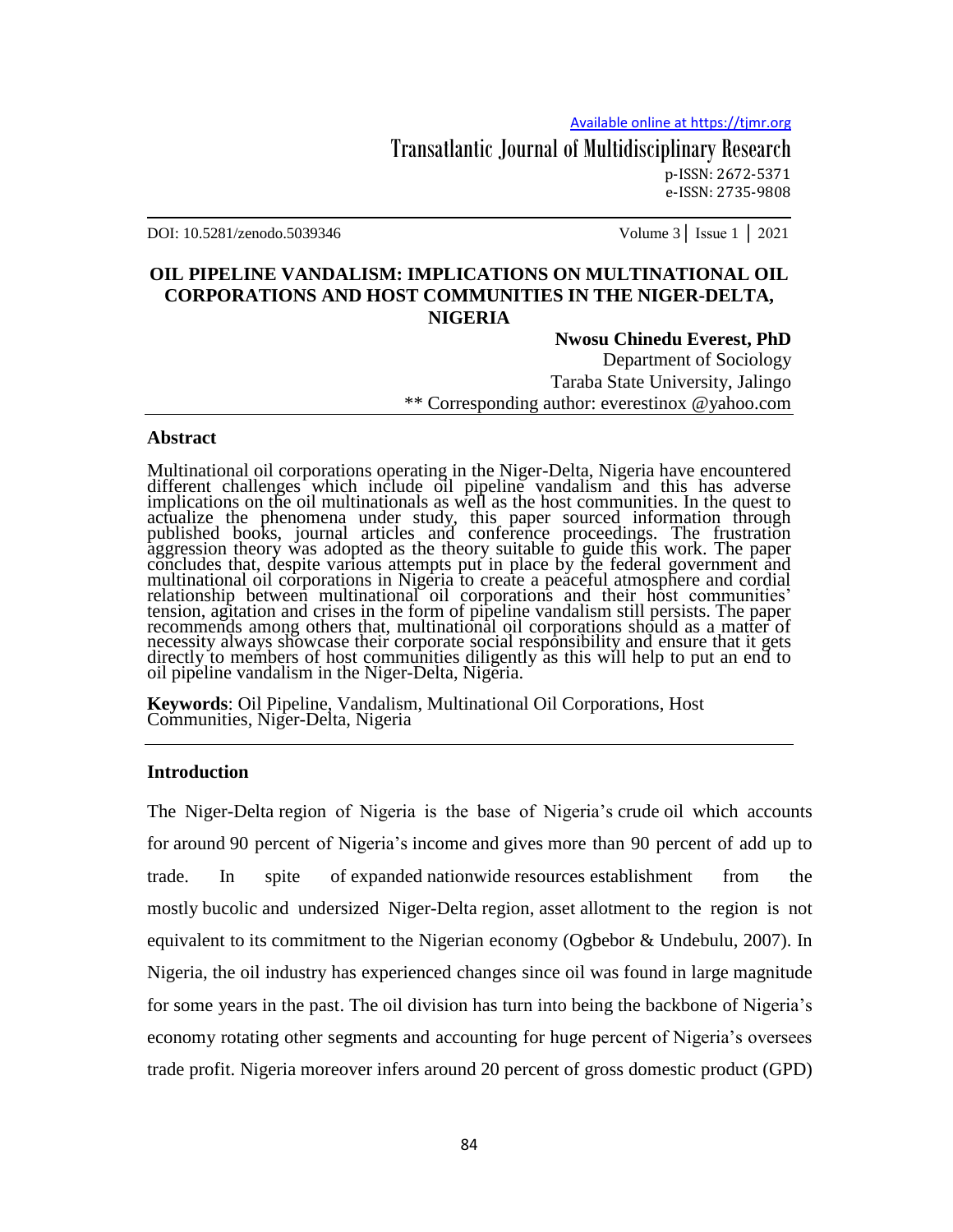and around 88 percent of the national collectable revenue generation from the oil division (Aghalino, 2004).

Ekuerhare (2002) maintained that without a doubt, oil and gas assets from Niger-Delta region accounts for huge percent of Nigeria"s export and oversee trade profit as well as high percentage of overall Nigerian income. In spite of these noteworthy percentages, the Niger-Delta is among the poorest and undeveloped zones in Nigeria. In similar direction, Ojo (2010) stated that most of occupants in the Niger-Delta region need essential civilities such as the arrangement of power, consumable water, wellbeing offices, and great road networks. In addition, the Niger-Delta people undergo gigantic negative affects remotely incited by oil exploration and generation as well as oil spills and gas flaring which devastate the host communities. Enemaku (2006) posits that, the most issue in dispute within the Niger-Delta is enormous misuse of oil and gas by transnational oil companies in conspiracy with the Nigerian state with small or no respect the improvement of the individuals and the environment of the Niger-Delta. The communities where oil is created are characterized by lack of sanitization, degraded destitution and non-appearance of essential civilities.

Njoku (2015) pointed out that the most prominent challenge confronting oil generation and dissemination and undoubtedly, the oil and gas industry in Nigeria has been the evil exercises of oil hoodlums and pipeline vandals. Within the time of oil wars and militancy in the Niger-Delta region (1999-2009), the activists almost crushed the oil industry and by expansion, the national economy which depends intensely on oil income. Njoku continued that, in the past, Nigeria lost huge amount of money to oil spills exuding from vandalized unrefined oil pipelines and oil thievery. In the same direction, Adishi and Hunga (2017) stressed that oil pipeline vandalism within the Niger-Delta region of Nigeria in later times is disturbing to the degree that Nigeria may lose its financial remain. Currently, Nigeria is losing over thousands of crude oil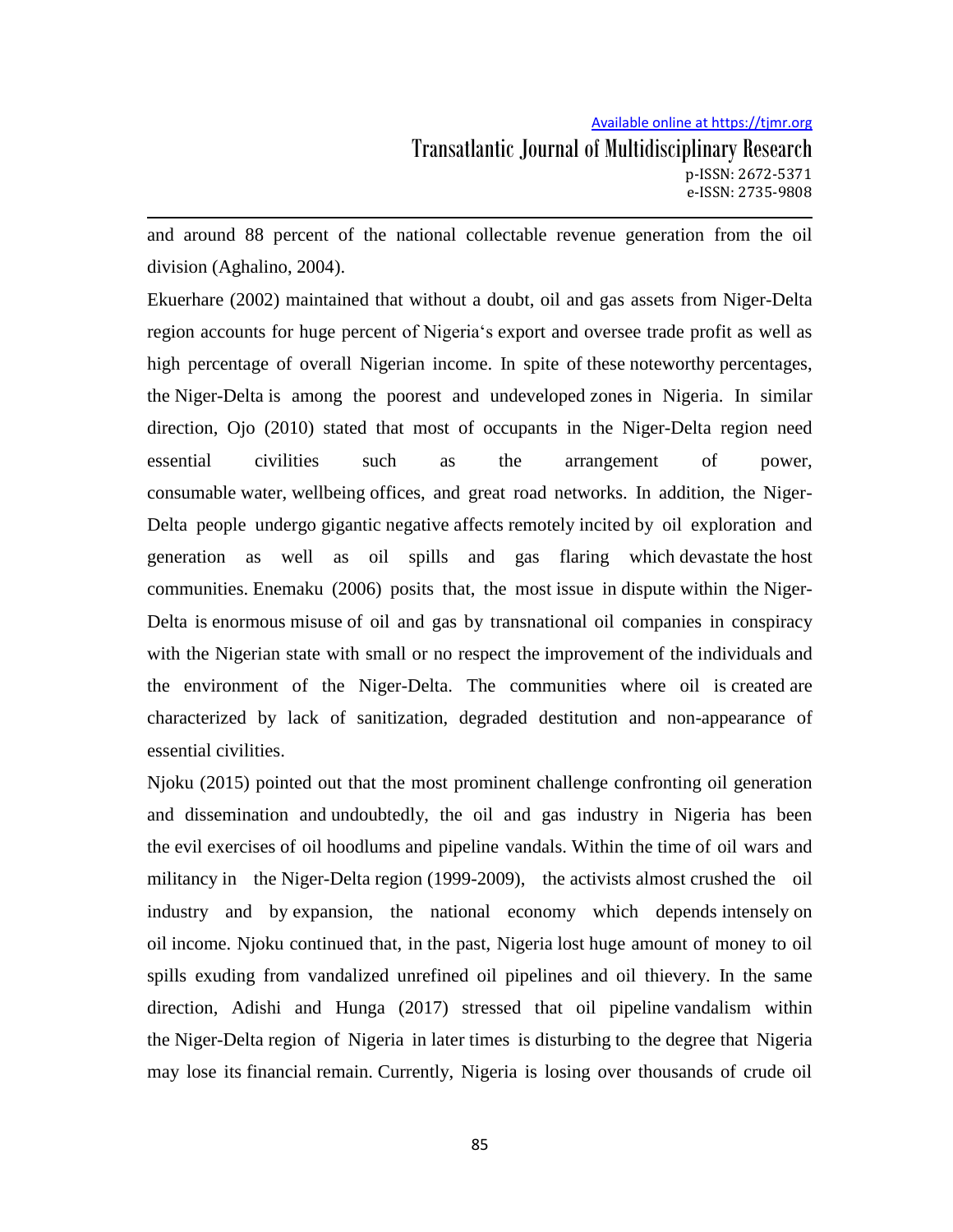barrels daily to pipeline vandalism and related criminal indecencies within the country"s oil division (Adishi & Hunga, 2017).

According to Omole (2000), the network of cheerfulness which showed between the oil multinationals and their host communities in the past has paved way to threatening vibe and savagery. The threatening vibe is on the aspect of oil pipeline vandalism, closing down of oil companies, seizure of oil establishments, militancy as well as intra and inter community struggle. In his own view, Alabi (2012) contend that the emergency or upsurge of violence clashes within the Niger-Delta is both a matter of national and worldwide concern. The rising insecurity in Nigeria's oil-rich region can be attributed in part to the fluctuation in crude oil prices in international markets. In general, the disasters pose an enormous risk to Nigeria's economy, as the nation loses a large number of oil barrels to pipeline vandalism every year.

In his assertion, Mernyi (2014) cited in Odalonu (2015) affirms that, in spite of the endeavors of government to fight against illicit redirection of oil within the Niger-Delta region by expanding its security expenditure currently and giving huge sum of money yearly to contract private security firms, continual destruction of pipelines and other oil valuables over the nation as well as illegal marketing of stolen oil by criminal with international links have continued unabated. As a result of incessant oil pipeline vandalism prevalent in the Niger-Delta region in Nigeria, multinational oil corporations in Nigeria and host communities are saddled with numerous setbacks and problems. This paper therefore seeks to highlight the implications of oil pipeline vandalism on multinational oil corporations and host communities in the Niger-Delta, Nigeria with a view to mapping out policy recommendations that may be useful towards putting an end to the menace in Nigeria.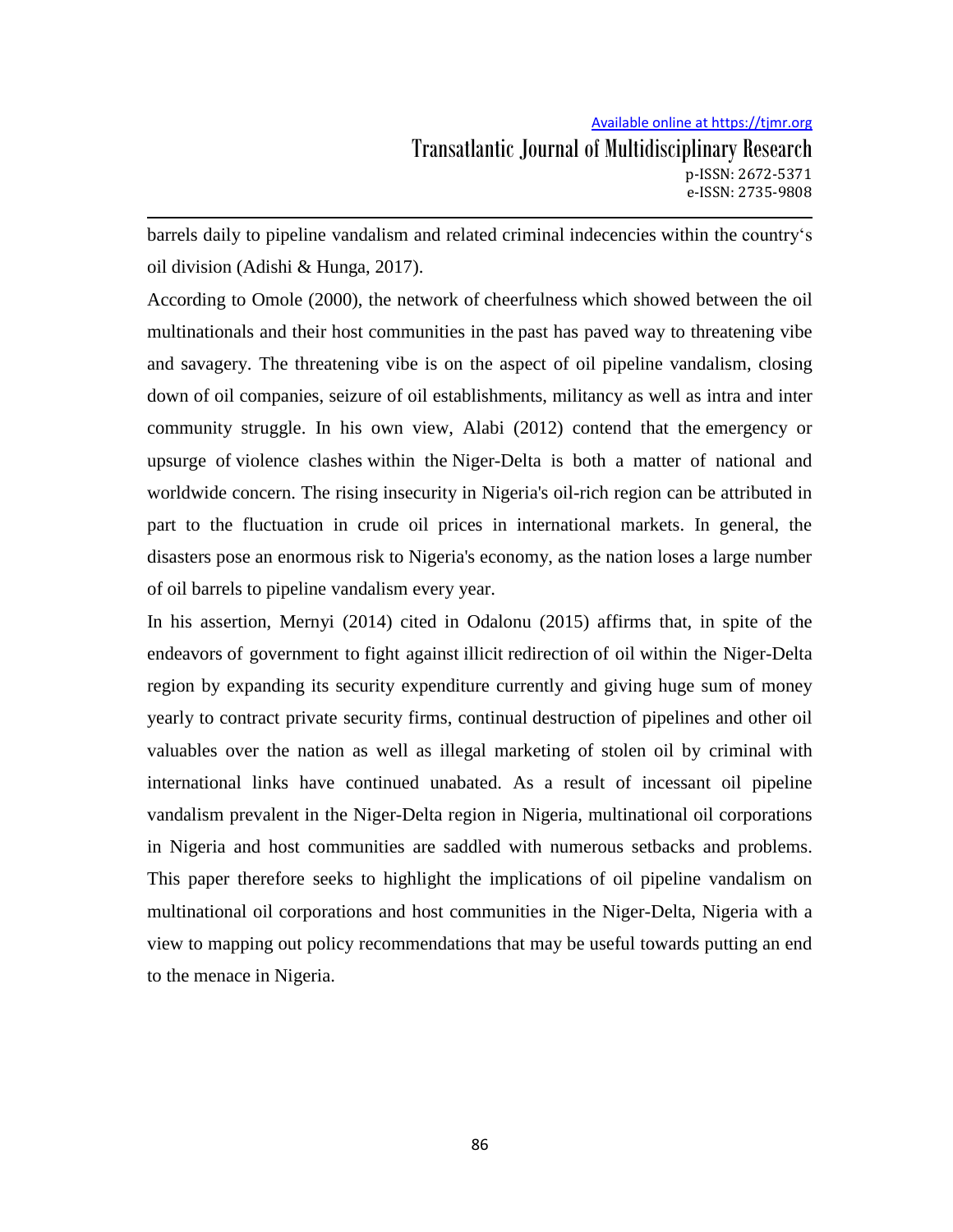## **Conceptual Clarifications**

## **The Concept of Oil Pipeline Vandalism**

From the Marxian viewpoint, vandalism may well be seen as a beneficial drive that battled against misuse of the capitalist framework (Zinganel, 2005). Vandalism may incorporate strategic vandalism such as disrupt at the work put; malignant conduct, e.g. shape of exact retribution; play vandalism e.g. breaking of window boards; and pernicious vandalism e.g. irritation, hatred, and dissatisfaction (Walter, 1992). In his own quest, Vidal (2011) cited in Mmeje, Bello and Mohammed (2017) posits that vandalism is an activity including pulverization of public or private property. Inside the civic space, vandalism indicates the willful and malicious destruction of public or government property in keeping with criminal or political aim. Oil pipeline vandalism in this manner infers, breaking of oil pipelines with the aim of carting away petroleum products or to disrupt the government.

According to Chibuzor, Chukwujekwu and Ekene (2014), oil pipelines are the process by which unrefined oil and gas as well as industrial chemicals are transported. Vivan (2012) affirms that oil pipeline vandalism is illicit destruction of pipelines by criminals more often than not individuals from local communities in order to demonstrate their grievances against oil companies or robbery to generate wealth. In addition, Sanusi, Onovo and Isa (2016) stressed that in Nigeria, oil pipeline vandalism has been executed mainly by criminals who are spurred by the aspirations to plunder oil products to make fortune. Oil pipeline vandalism is additionally identified in Nigeria as oil bunkering which entails the process of disfigurement into pipelines with the aim to make away with oil items.

### **The Concept of Multinational Corporations**

According to Monsen (2000), the term "Multinational Corporation" refers to a corporation which has its operation in one country and also operates and lives under the laws of other countries. Monsen stressed further that, two major issues are associated with multinational corporations. First, their activities involve more than one nation and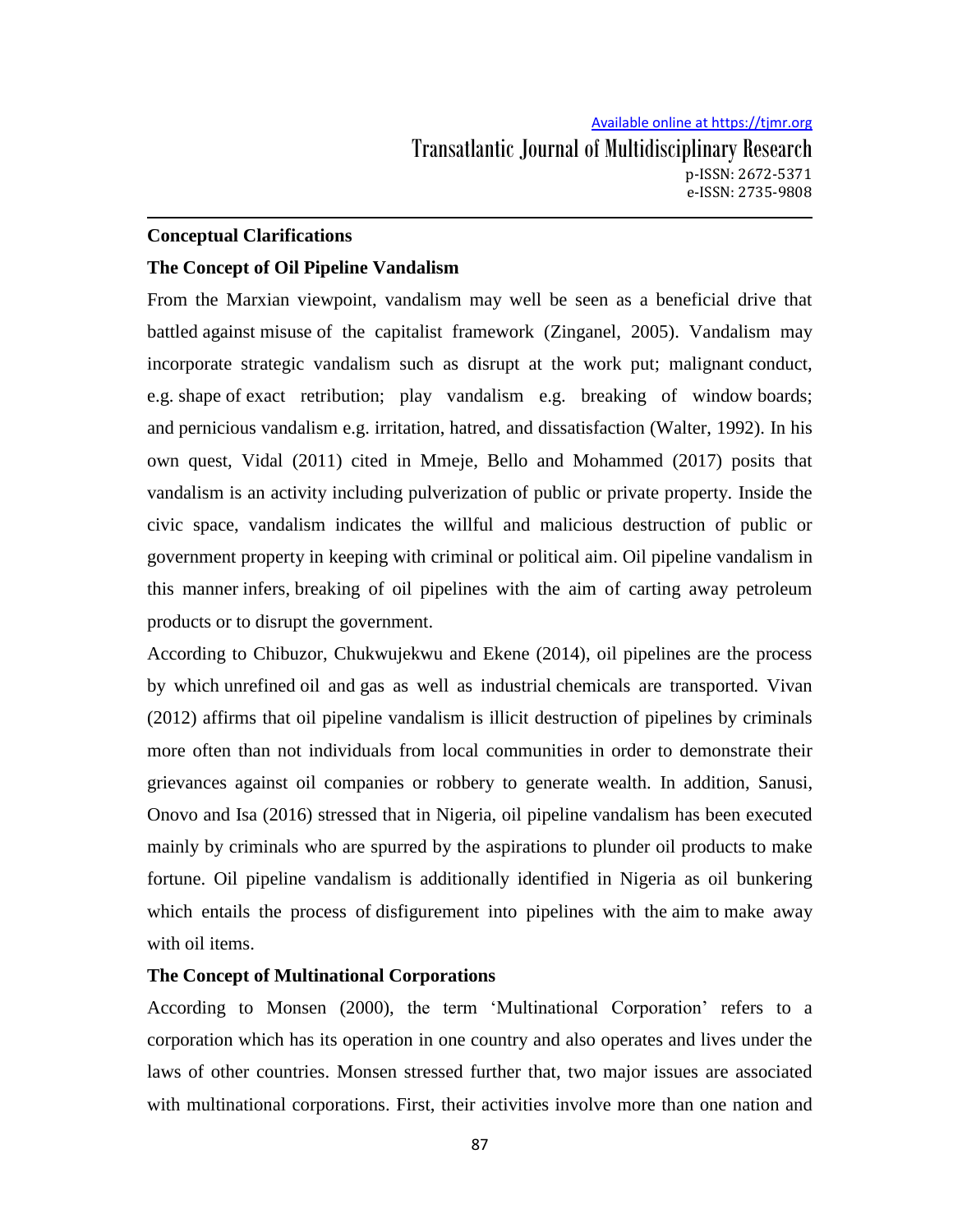# Available online at https://tjmr.org Transatlantic Journal of Multidisciplinary Research p-ISSN: 2672-5371 e-ISSN: 2735-9808

secondly, they are responsible for most foreign direct investments (FDI). Similarly, Kim (2000) affirmed that multinational corporations are outstandingly colossal corporate entities that though having their base of operations in one nation "the household nation", they carry out transactions in at smallest one other but regularly various nations as host nations.

Nwankwo (2002) hypothesized that, multinational corporations provide finance for investments, provide employment for the nationals of new countries, and in expansion offer help to the rising countries to solve their unemployment issues. Litvin (2002) maintained that multinational corporations can invigorate economic activities in developing countries and offer an opportunity for enhancing the people"s standard of living, budgetary advancement and provincial/worldwide commons. Litvin continued that at the same time, multinational corporations are regularly charged with perilous allegations in their operations such as destroying the environment and complicity in human rights abuses. Whether the accusations are sensible or not, various multinational corporations are currently trying to manage complex set of issues in their host countries by implementing social responsibility strategies because such issues may jeopardy the success of their operations.

# **Prevalence of Oil Pipeline Vandalism in Nigeria**

According to Onuoha (2008) oil terrorism includes such acts of blowing up oil amenities such as establishments, pipelines and oil stages with destructive explosive gadgets, and the act of capturing oil freight ships, stream stations, bolster vessels and oil wells to avoid dispersions of petroleum product or refining of the product. According to NNPC (2016), between 2010 and 2012, the number of pipeline vandalism that was reported on pipeline belonging to the Nigerian National Petroleum Corporation (NNPC) was 2,787 and as a result of the vandalism, 157.81mt of petroleum items worth approximately  $\mathbb{N}12.53$  billion were lost. In addition, NNPC (2016) illustrates further that, pipelines along the Gombe and Kaduna axis recorded 850 and 571 cases of pipeline vandalism respectively whereas, the pipelines along Warri,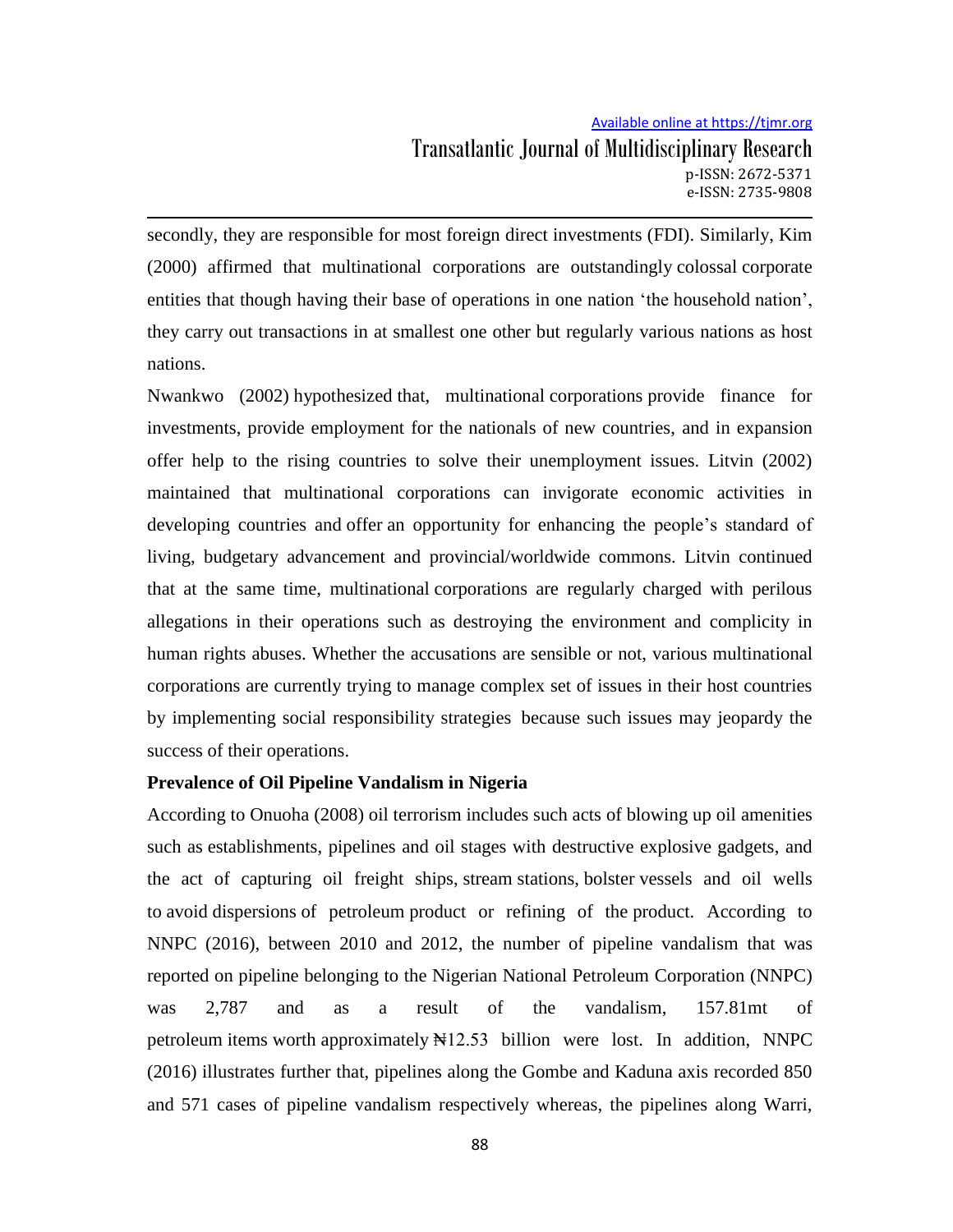Mossimi, and Port-Harcourt axis recorded 548, 463 and 336 cases of vandalism respectively.

Ogbeni (2012) cited in Okoli and Orinya (2013) maintained that between 2002 and 2012, several cases of pipeline vandalism were recorded in Nigeria and the bulk of these cases happened within the Southern part of the nation where the complex landscape of the creeks and coastlines clearly makes such exercises simple (See table 1 below).

| PIPELINE SYSTEM | PIPILINE ROUTE                    | NO OF BREAKS (%)          |
|-----------------|-----------------------------------|---------------------------|
| System 2E/EX    | Port-Harcourt – Aba - Enugu –     | 8, 105 (50.3%)            |
|                 | Makurdi + Yola                    |                           |
| System 2A       | Warri – Benin – Suleja/Ore        | $3,295(20.2\%)$           |
| System 2B       | Atlas Cove – Mosimi – Satelitte – | $2,440$ (% not indicated) |
|                 | Ibadan - Ilorin                   |                           |
| System 2C-1     | Warri – Escravos                  | 74 (% not indicated)      |
| Gas System      | Trans – Forcados                  | 55 (% not indicated)      |

**Flashpoints of Oil Pipeline Vandalization in Nigeria (2002 and 2012)**

Source: Ogbeni (2012) cited in Okoli and Orinya (2013).

Onuoha (2008) posits that, the act of oil and ecological sabotage in the Nigerian setting got to be noticed in early 2005 when the Movement of the Emancipation of the Niger Delta (MEND) blew up a pipeline in Delta State after Alhaji Asari Dokubo the then leader of the group was apprehended. In their own reaction, Oshienemen, Dilanthi and Haigh (2019) contend that a number of blew up by the hoodlums that have for years destroyed the environment are; the 2005 January explosion of the Forcades export terminal which sever the supply of petroleum products of around hundred thousand barrels per day; the March 2005 oil pipeline explosion owned by an Italian company thereby decreasing oil flow by sixty five thousand barrels per day; and also the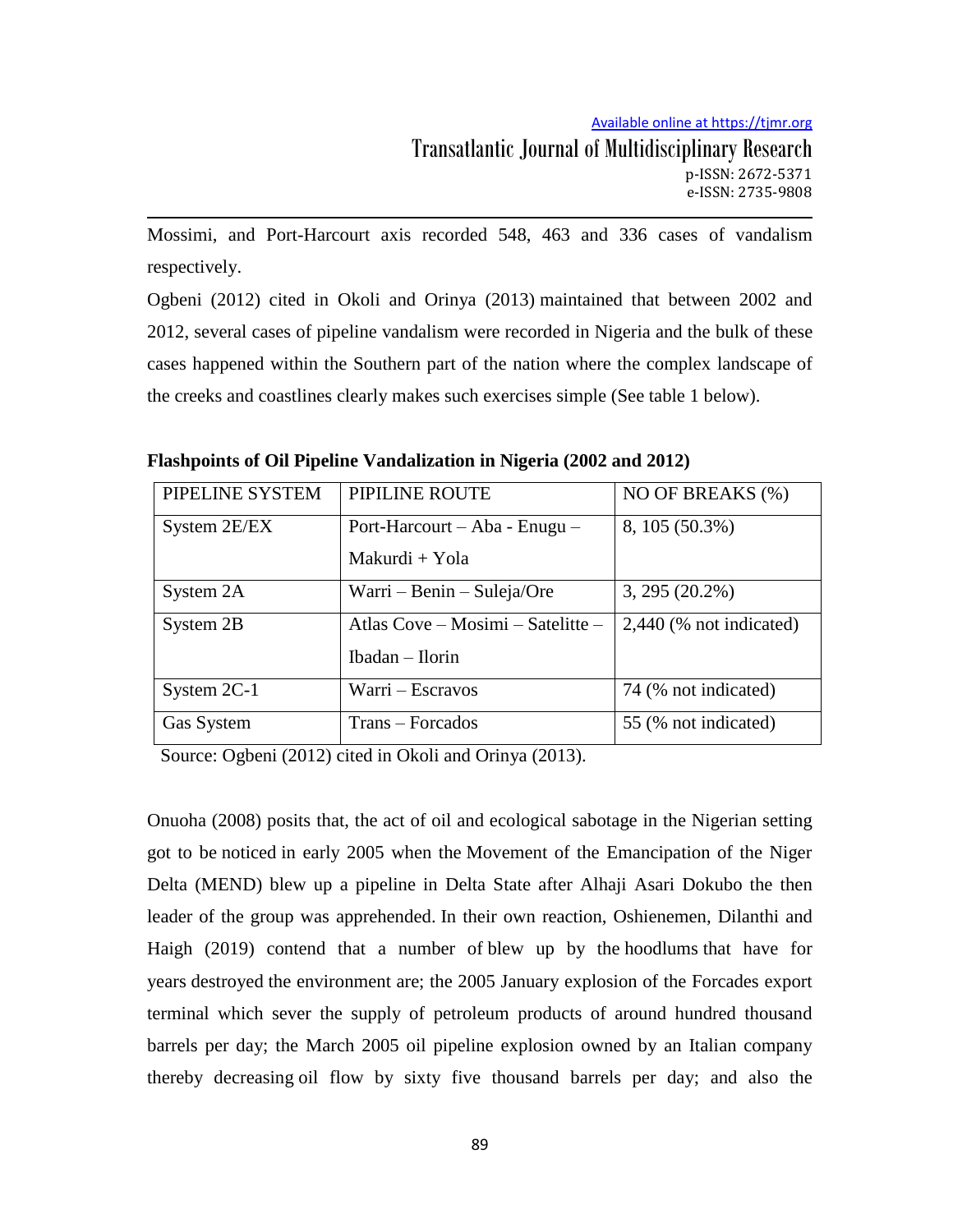2006 activist strike at an oil vessel at Cawthorowe channel murdering five military officers who were escorting the vessel, and afterward sank the vessels.

# **Implications of Oil Pipeline Vandalism on Multinational oil Corporations in Nigeria**

The following are the implications of oil pipeline vandalism on multinational oil corporations in Nigeria.

- i. As a result of pipeline vandalism, multinational oil corporations in the Niger-Delta, Nigeria may be bedeviled with setbacks in transactions and efficiency which could lower the corporation's integrity as well as corporate set objectives due to cost of repairs and re-installations of oil pipelines after been vandalized.
- ii. In the process of oil pipeline vandalism, fire outbreak may be experienced which can result into damage and loss of oil installations and equipment used for oil explorations as well as great lost and setback on the operations of the oil multinational corporations.
- iii. Multinational oil corporations can cease to carry out their corporate social responsibility continuously and efficiently as required and agreed with their host communities due to nefarious incidents of oil pipeline vandalism melted out to them by members of host communities.
- iv. Lack of trust, corporation and unity may likely emanate between multinational oil corporations and their employees. Oil corporations may have the feeling that their employees collaborate with members of host communities to vandalize their pipelines in order to scam their corporations and make gains.
- v. Oil pipeline vandalism may result into several challenges on multinational oil corporations in the Niger-Delta which include, non-payment of worker"s salaries as at when due, slash in salaries as well as retrenchment of workers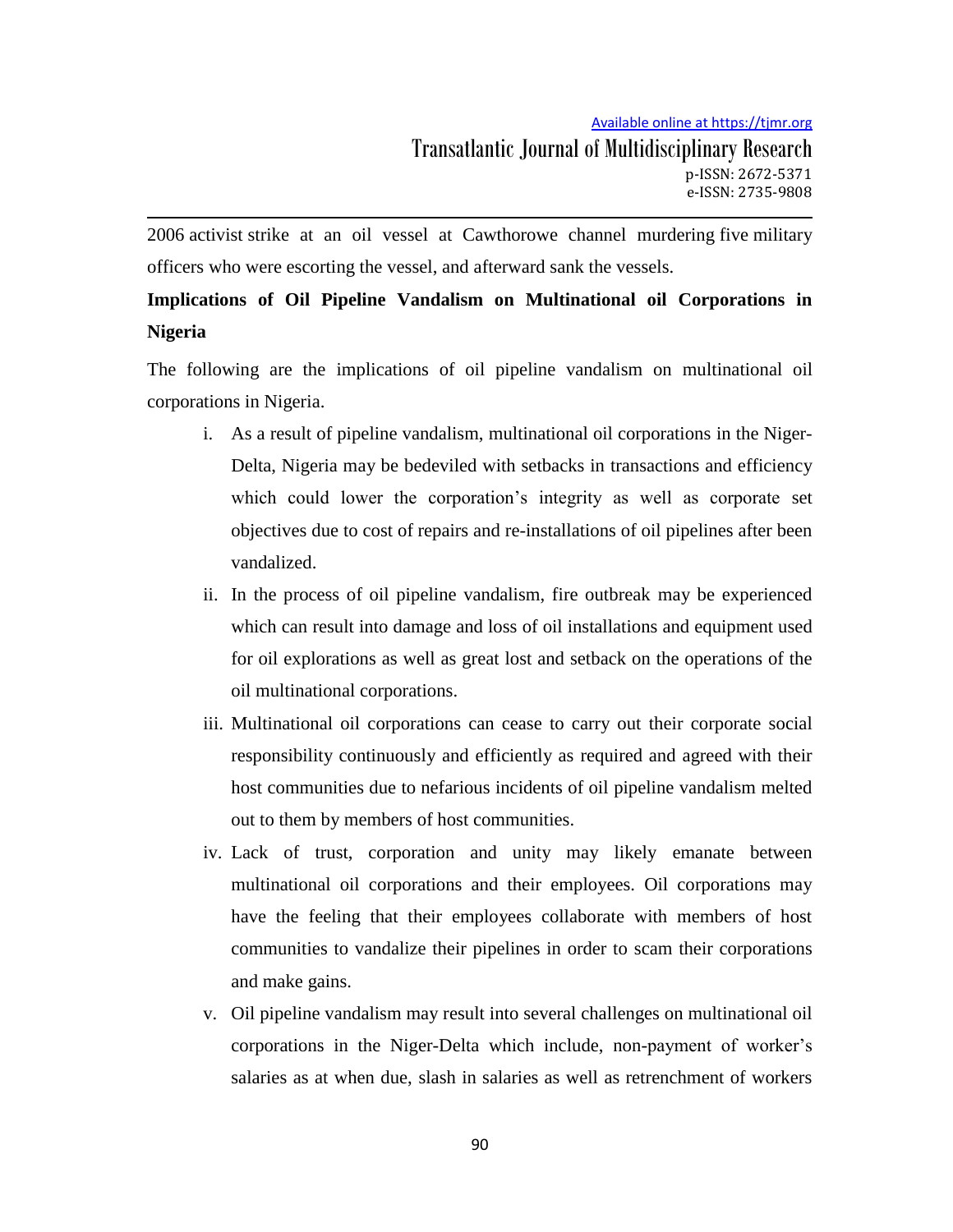as oil corporations are bedeviled with lose of resources and investments due to pipeline vandalism.

- vi. Multinational oil corporations may be faced with lack of new investors for business transactions and lose of interest by those that have invested already for continued or renewal of business transactions because of being frightened of losing their investments or resources due to vandalism.
- vii. Misunderstanding and conflict may arise between multinational oil corporations and their host communities most especially, in the quest for multinational oil corporations to carry out thorough investigations in the host communities regarding the occurrence and perpetrators of pipeline vandalism.

# **Implications of Oil Pipeline Vandalism on Host Communities in the Niger-Delta, Nigeria**

The following are the implications of oil pipeline vandalism on host communities in the Niger-Delta, Nigeria.

- i. As a result of pipeline vandalism, there may be the tendency of misunderstanding, lack of trust, and inadequate cordial community and industry relationship between multinational oil corporations and host communities in the Niger-Delta.
- ii. Members of host communities who engage in pipeline vandalism could be faced with fire outbreak which can destroy host communities aquatics, crops and farmlands as well as leading to all manner of severe injuries on the vandals and loss of lives.
- iii. In the cause of pipeline vandalism, oil spillage can erupt which constitutes environmental pollution thereby depriving host communities the privilege for drinking, washing, bathing and fishing in their streams and rivers.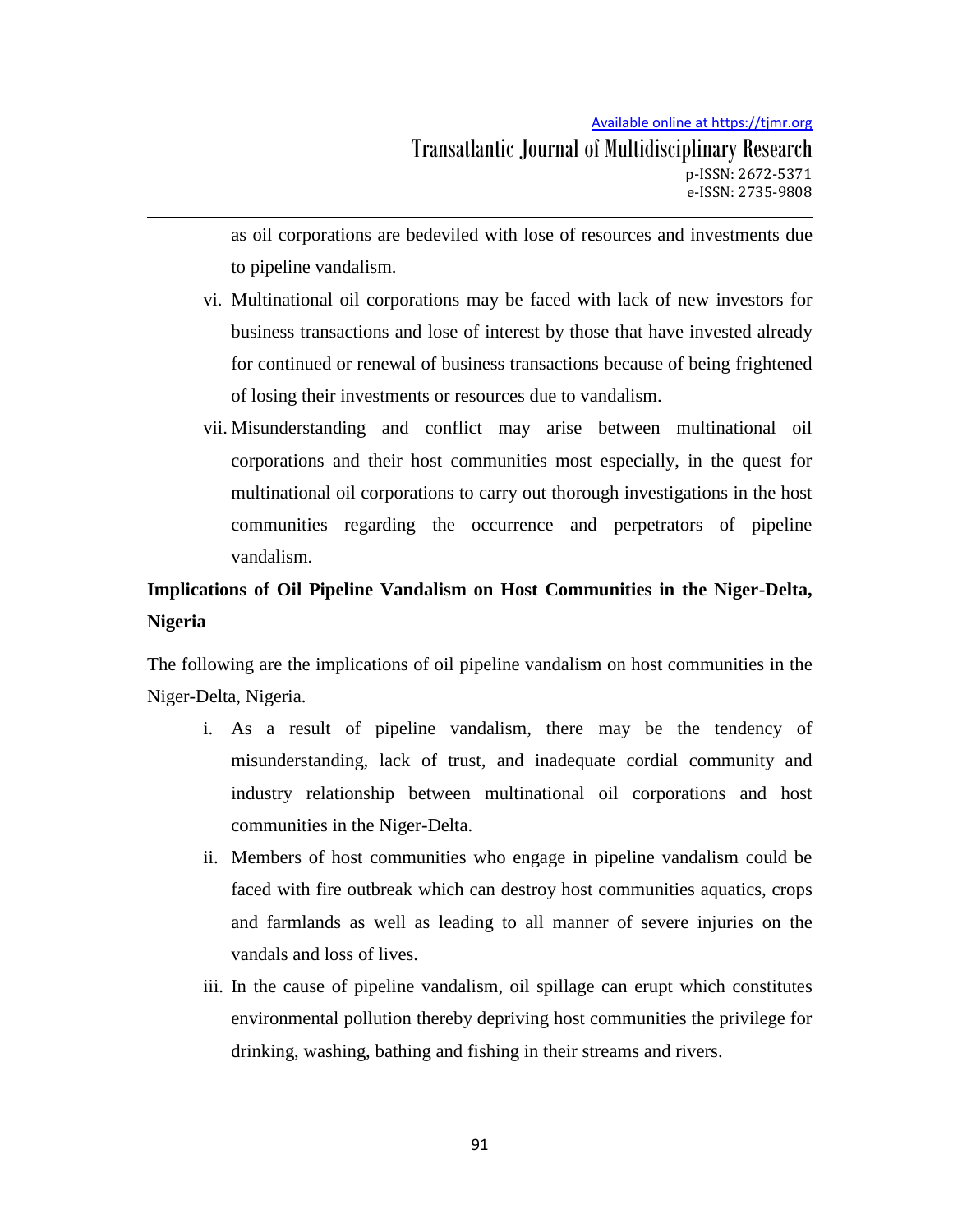- iv. Investigations may be carried out by multinational oil corporations on incidents of oil pipeline vandalism and after the investigations, those involved in the act from the host communities are prosecuted or meant to face the law and this brings bad reputation to the host communities.
- v. Misunderstanding and treachery that could amount to severe crises may arise amongst perpetrators in host communities who engage in oil pipeline vandalism in the cause of making frantic and dubious nefarious efforts in catering away and divulging stolen crude oil.
- vi. Multinational oil corporations can cease to carry out their corporate social responsibility to their host communities effectively due to copious pipeline vandalism encountered from members of host communities and this affects the communities in different dimensions.

## **Theoretical Framework**

The frustration aggression theory was adopted as the theory suitable to guide this work. The frustration aggression theory was propounded by John Douard and his research associates in 1939 and has been expanded and modified by scholars like Leonard Berkowitz and Aubrey in 1962. The main explanation that frustration aggression theory holds is that, aggression is not just undertaken as a natural reaction or instinct but, it is the outcome or result of frustration. It is a situation where the legitimate desires of an individual is served either directly or the indirect consequences of the way the society is structured The feelings of disappointment may lead such person to express anger through violence that will be directed at those he holds responsible or people who are directly or indirectly related to.

The implication/relevance of frustration aggression theory as it applies to this work is that, in the Niger Delta region after many years of multinational oil corporation"s exploitation and presence, the host communities are saturated with feelings of neglect, bitterness, anger, frustration, alienation, and protests about the economy of oil and a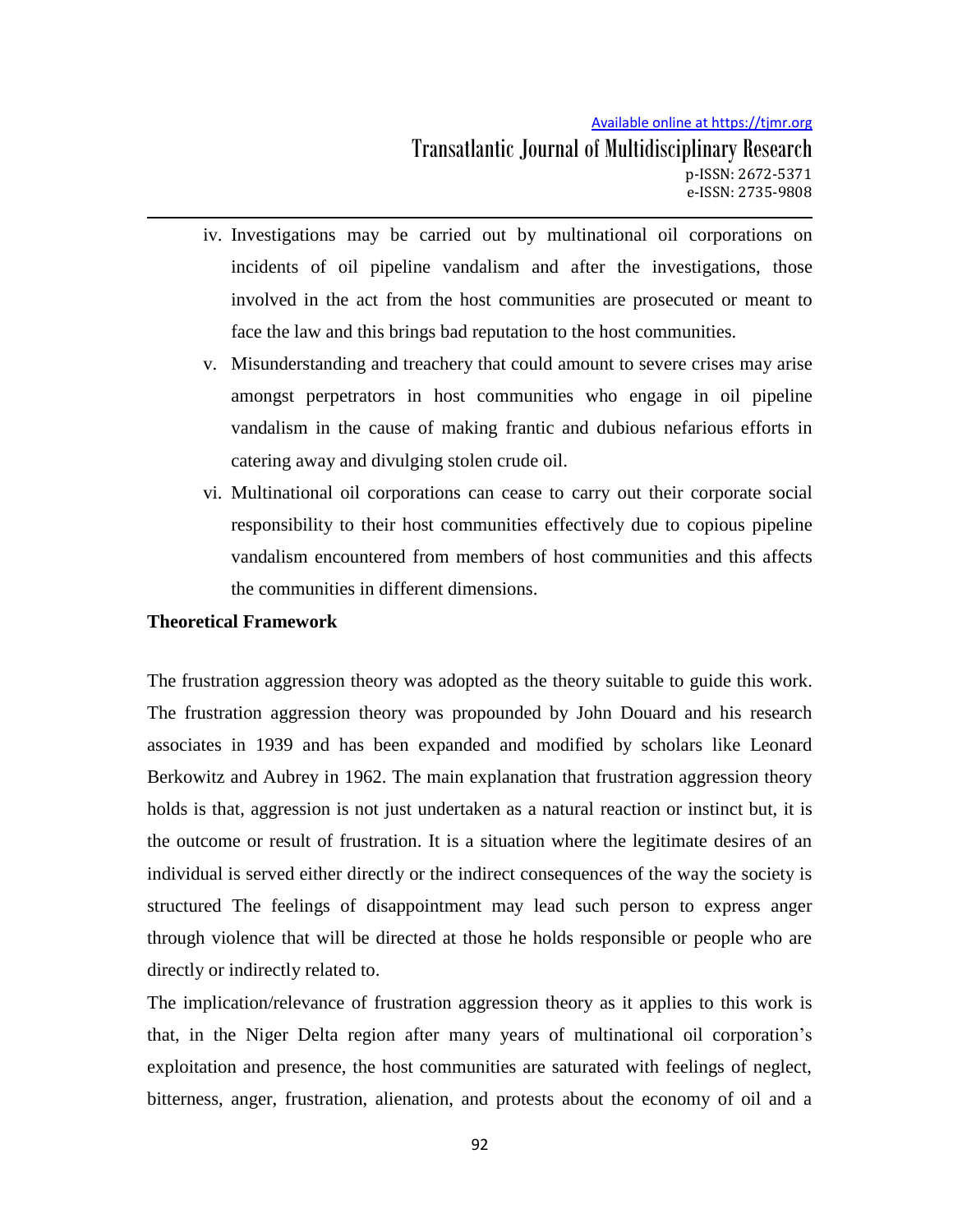# Available online at https://tjmr.org Transatlantic Journal of Multidisciplinary Research p-ISSN: 2672-5371 e-ISSN: 2735-9808

situation of agitation, mobilization, contestation, confrontation, conflicts and violence for redress and higher benefits. The host communities relationships with the multinational oil corporations is so underlined by loss of trust, skepticism, contestations and hostility that there is an increasing resort to extra-legal means of settling disagreements such as subversion, violence, destruction, and disruptions (Ugbomeh  $\&$ Atubi, 2010). As result of the environmental pollution and degradation often associated with oil spillage, poverty and underdevelopment, less rightful means of livelihood, and lack of gainful employment by the members of host communities some unscrupulous elements among them could take to pipeline vandalism, oil theft and oil bunkering as to showcase thire grievances and to meet up with the challenges in life. By so doing, multinational oil corporations are faced with numerous setbacks and challenges which are to their detriment and can resort to their inability to meet up with their corporate set objects as well as host communities in the Niger-Delta confronted with fire out brakes and destruction of farmlands and lack of trust between from the oil multinationals.

#### **Conclusion**

The implications of disgusting environmental degradation by multinational oil corporations operating in the Niger-Delta region, has been massive protestations, agitations and conflicts that accrues to destruction of oil equipment and installations in the form of pipeline vandalism. Despite various attempts put in place by the federal government and multinational oil corporations in Nigeria to create a peaceful atmosphere and cordial relationship between multinational oil corporations and their host communities' tension, agitation, and crises in the form of pipeline vandalism still persists. With the persistent incidents of oil pipeline vandalism, multinational oil corporations operating in the Niger-Delta, Nigeria and their host communities are bedeviled with numerous challenges which this paper addresses as well as proffered policy measures towards fighting against the scourge and putting a stop to it.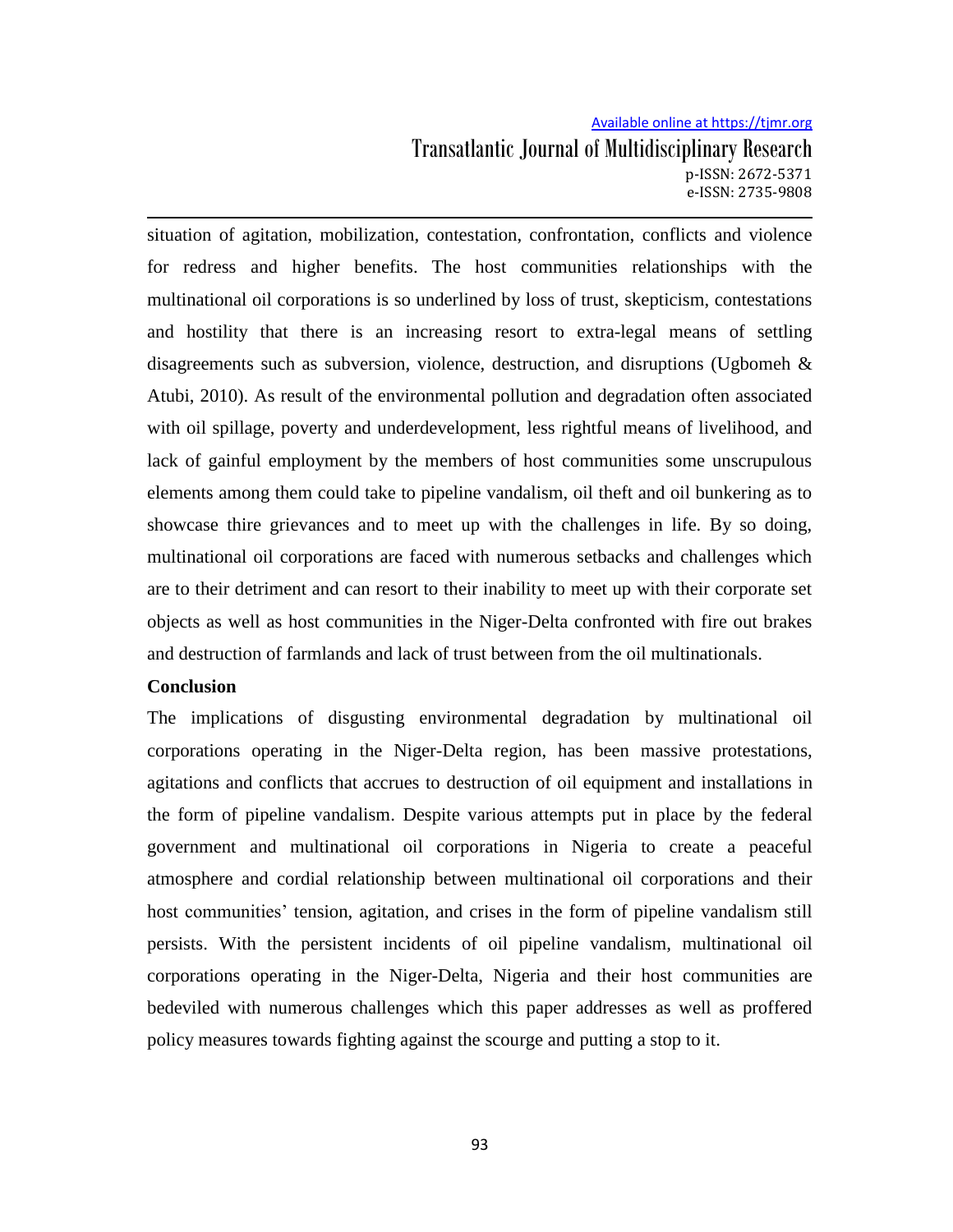# **Recommendations**

The following policy recommendations are proffered in this work in order to ameliorate oil pipeline vandalism on multinational oil corporation and host communities in the Niger-Delta, Nigeria.

- 1. Multinational oil corporations should as a matter of necessity always showcase their corporate social responsibility and ensure that it gets directly to members of host communities diligently as this will help to put an end to oil pipeline vandalism in the Niger-Delta, Nigeria.
- 2. Multinational oil corporations in the Niger-Delta should endeavour to strengthen their security base by using modern gadgets and equipment as well as training and re-training their security personnel"s as this would go a long way in checkmating oil installations and equipment against pipeline vandalism.
- 3. Multinational oil corporations should be careful during recruitment for not recruiting employees with dubious minds as well as enhance their employee"s welfare packages as these would make the employees not to have the feelings to collaborate with members of host communities to vandalize oil pipelines in order to make fortune.
- 4. Parents, guidance, traditional and religious institutions should continuously advice members of host communities on the consequences of indulging in oil pipeline vandalism as well as report any form of agitations gearing towards that to security agencies and authorities of oil corporations for necessary actions.
- 5. Youths in host communities should coordinate and form vigilante groups in order to keep watch over oil installations and pipelines against vandalism as this would help to reduce oil pipeline vandalism as well as give the youths the opportunity of securing employment opportunities and other benefits in the oil corporations.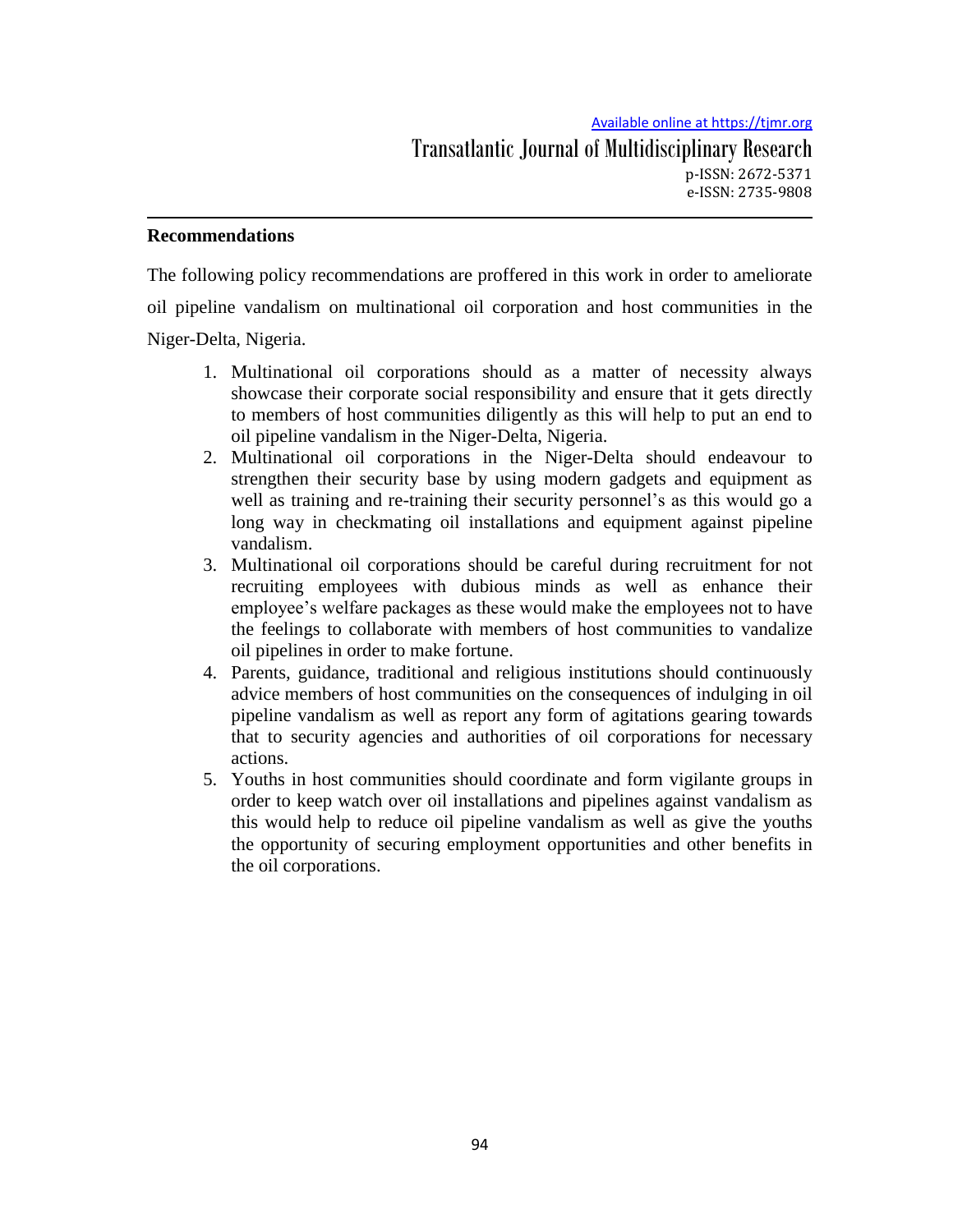## **References**

- Adishi, E. & Hunga, M.O. (2017). Oil theft, illegal bunkering and pipeline vandalism: it"s impact on Nigeria economy, 2015-2016. *International Journal of Economics and Business Management.* 3 (2), 47-65.
- Aghalino, S.O. (2004). Oil firms and corporate social responsibility in Nigeria: The case of Shell Petroleum Development Company. *Babcock Journal of History and International Studies.* (2), 1-17.

Ake, C. (1990). *Political economy of Africa*. London: Longman.

- Alabi, O.F. (2012). Oil companies and corporate social responsibility in Nigeria: an empirical assessment of Chevron"s community development projects in the Niger Delta. *British Journal of Arts and Social Sciences.* 4 (2), 361-374.
- Chibuzor, A.S., Chukwujekwu, O. F., & Ekene, O.F. (2014). Oil pipeline vandalism detection and surveillance system for Niger-Delta region.
- Christensen, H.H., Johnson, D.R., & Brookes, M.H. (1992). Vandalism: research, prevention, and social policy. Portland, OR: US Department of Agriculture Forest Service. Pacific Northwest Research Station.
- Dunning, J.H. (1996). *Multinational enterprises and the global economy*: Addison Wesley. New York.
- Ekuerhare, B. (2002). *Sustainable development models for the Niger-Delta Region.* In Ozon-Ezor, P.I. & Ukiwo, U. (Eds.) *The Niger-Delta development commission: towards a blue print.* Port Harcourt: Centre for Advanced Social Sciences.
- Enemaku, O.S. (2006). Community relations and oil-related conflicts in the Niger-Delta, Nigeria. Being a paper presented at a seminar on "Norway, Nigeria and Oil" organized by the Norwegian Council for Africa, Oslo, Norway.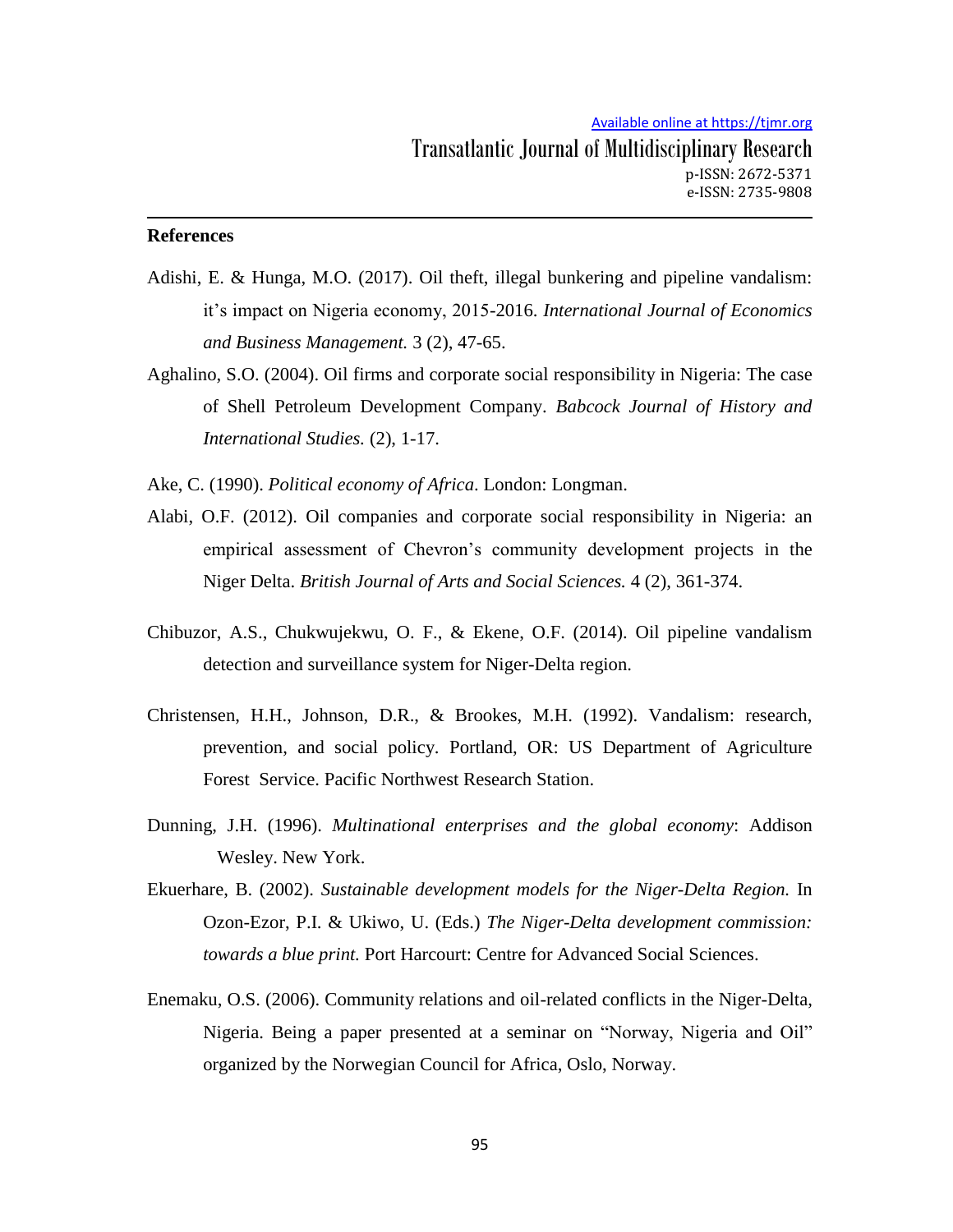- Kim, W.C. (2000). The changing nature of multinational business. *Strategic Management Journal.* 18 (3), 145-152.
- Litvin, D.E. (2002). The corporation and profits. *Journal of Business Ethics.* 49 (8), 21- 30.
- Mmeje, D.U., Bello, A., & Mohammed, U.D. (2017). Investigation of pipeline vandalism and its implications on business activities in Nigeria. *Journal of Resources Development and Management*. (38), 69-81.
- Monsen, J.R. (2000). Social responsibility and the corporation: alternatives for the future of capitalism*. Journal of Economic Issues.* 6 (1), 125-141.
- Njoku, A.O. (2016). A historical perspective on the Africa"s connection with the migration crisis in Europe, 1990-2016. *Asian Journal of Social Sciences, Arts and Humanities.* 4 (2), 40-50.
- Nigeria National Petroleum Corporation (2016). Draft Annual Statistical Bulletin.

Nwankwo, A.A. (2002). Can Nigeria Survive? Enugu Nigeria Fourth.

- Odalonu, H.B. (2015). The upsurge of oil theft and illegal bunkering in the Niger-Delta region of Nigeria: is there a way out? *Mediterranean Journal of Social Sciences*. (6), 3. 563 -573.
- Ogbebor, G.G., & Udebbulu, M.E. (2009). Niger-Delta development crisis *on Niger-Delta crisis* (1997-2007). *Journal of Development Alternatives and Area Studies*. (26), 1-4.
- Ojo, G.U. (2010). Toward a Non-Oil Economy: Resolving the Resource Curse Crisis in Nigeria. In Ojo G.U. (ed*.) Envisioning a Post-Economy Petroleum Nigeria: Leave Oil in the Soil*. Benin City: Environmental Rights Action/Friends of the Earth Nigeria. (Retrieved April 15, 2021)
- Okoli, A.C., & Orinya, S. (2013). Oil pipeline vandalism and Nigeria's national security. *Global Journal of Human Social Science.* 13 (5), 24-32.